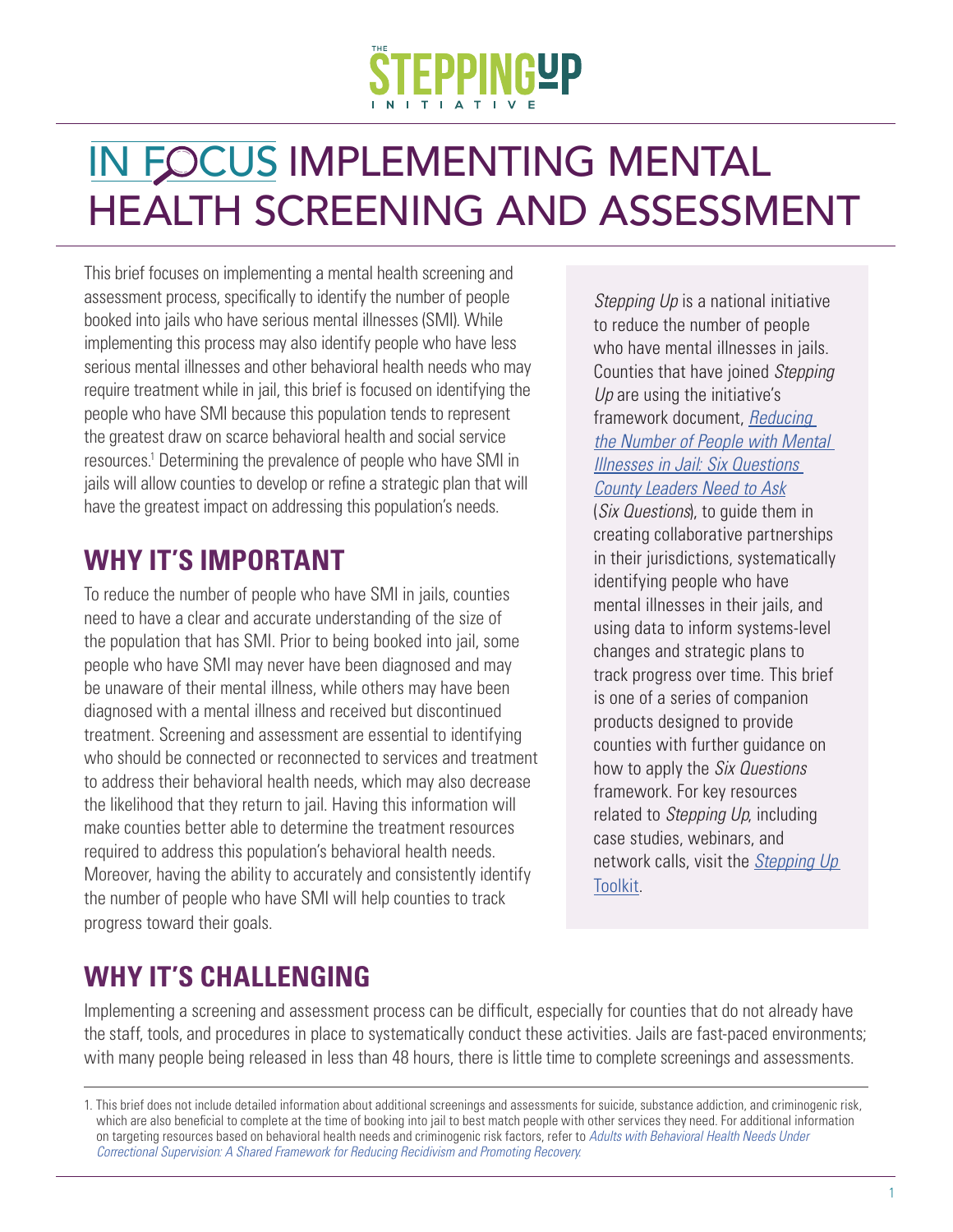# **WHAT COUNTIES SHOULD DO**

The recommended metric for accurate, accessible data on the prevalence of people who have SMI in jails will be determined by a clinical assessment by a licensed mental health professional. In order to identify people who have SMI in jails and obtain accurate, accessible data on the prevalence of SMI in jail, counties should:

#### **1. Develop a shared definition for SMI.**

Adopting a shared definition of SMI ensures that all systems are using the same measure to identify the population that is the focus of the initiative's efforts. Having a shared definition allows the planning team to identify the population that should be prioritized for connection to services and helps establish baseline prevalence numbers upon which to track progress. If a jurisdiction does not establish a shared definition, jail staff and community-based behavioral health care providers may end up using different definitions, causing them to not focus on the same target population to further analyze and subsequently not have a clear picture of the scale of the problem.

Many counties have found that it is best to adopt the definition of SMI used by the state so that accurate, accessible data is collected by all levels of government and across agencies.

Using one shared definition of SMI does not mean that counties should not track other measures related to a person's mental health status as part of their efforts. However, all parties—including county elected officials should be clear on the differences in the definitions of SMI and less serious mental illness and data being reported on both populations.

### **Developing an SMI Definition in California**

In response to requests from *Stepping Up* counties around the state, the County Behavioral Health Directors Association of California and the California State Sheriffs' Association assembled an expert work group to develop a model shared definition of serious mental illness based on definitions used by the State of California.

Over a six-month period, the work group—which included people from county behavioral health, jail mental health, probation, psychiatry, sheriffs/jail commanders from counties of all sizes, and other essential state associations and state government agencies—decided to model a [definition](https://stepuptogether.org/wp-content/uploads/2018/04/Model-Shared-Definition-of-SMI-Practical-Strategies-for-Its-Use-to-Reduce-the-Number-of-People-with-Mental-Illnesses-in-California%E2%80%99s-Jails.pdf) based on the state statutory definition. This definition describes the general target population, informs funding considerations, and determines eligibility requirements for relevant efforts. Recognizing the need for easily understood language, the group developed a "common language" version of the state definition to promote its widespread use. The group also developed a [companion guide o](https://stepuptogether.org/wp-content/uploads/2018/04/FAQs_Model-Shared-Definition-of-SMI-Practical-Strategies-for-Its-Use-to-Reduce-the-Number-of-People-with-Mental-Illnesses-in-California%E2%80%99s-Jails.pdf)n implementing the model shared definition in local planning processes.

#### **2. Conduct universal mental health screening using a validated tool, and follow up with a clinical assessment as needed.**

Ensuring that screening takes place is a crucial step in identifying the people who need more comprehensive clinical assessments. Every person who enters the jail should be screened for symptoms of SMI at booking. However, a positive screening result is not a diagnosis of SMI. For people who screen positive for symptoms of SMI, a follow-up clinical assessment by a licensed mental health professional should take place within 72 hours or as soon as staff are available. This clinical assessment is needed to confirm the presence and type of SMI. If a person does not receive a clinical assessment while in jail, the county planning team should develop a process for referring people who are released from jail before a clinical assessment to providers in the community who can conduct a clinical assessment.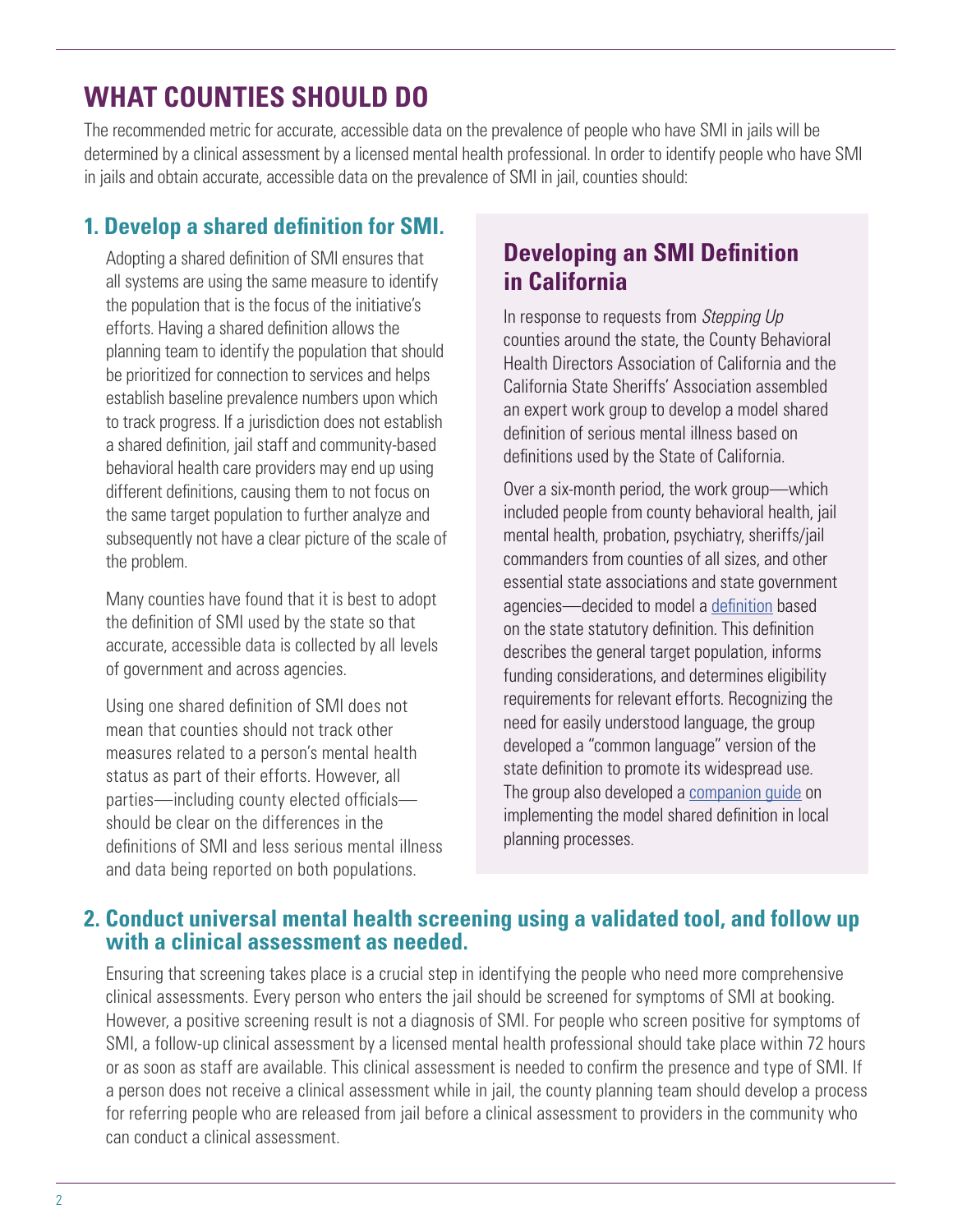As implementing a screening and assessment process will likely impact staff and resources, staff from multiple agencies—including jail medical service providers, community-based behavioral health care providers, and other jail staff that oversee intake—should be involved in planning this process. Many counties have adopted validated, non-proprietary screening tools—such as the Brief Jail Mental Health Screen or the Correctional Mental Health Screens for Men and Women—that can be administered by properly trained jail staff in just a few minutes.<sup>2</sup> Training should also include an explanation of the goals of the screening process and the concept of a validated or evidence-based screening tool. Screenings conducted by jail staff can be coordinated with other jail intake processes that are completed at booking, such as collecting demographic and emergency contact information, determining housing assignments, and conducting other screenings, which can include pretrial or criminogenic risk.

Many jails already have a process in place to administer a medical and/or suicide risk screening at booking that may include some questions related to mental health, but these screenings are not enough to identify people who have symptoms of SMI. Jails should modify a medical and/or suicide risk screening process that is already in place by adding a validated mental health screening. In many instances, this would involve replacing some questions in the medical and/or suicide risk screening with questions from a mental health screening tool, which jail staff can accomplish easily and with minimal training.

#### **3. Record and report results.**

Recording case-level data and reporting aggregate data from screenings and assessments allows decision makers across the criminal justice and behavioral health systems—including jail administrators, prosecutors, defense attorneys, judges, behavioral health care providers, and supervision officers—to access information that can inform pretrial and post-conviction decisions. It is important to emphasize that the Health Insurance Portability and Accountability Act (HIPAA) or other privacy laws, which may vary from state to state, should not be violated.<sup>3</sup> The planning team should develop information-sharing agreements between agencies to protect people's privacy and support the need to share the results of screenings and assessments so they can be used to inform key decisions related to pretrial release, diversion, discharge planning, and specialized pretrial and postconviction community supervision. All information-sharing agreements must also align with federal and state confidentiality regulations.

Some jurisdictions create an electronic flag in their jail management system to indicate that a person has screened positive for symptoms of SMI and needs to be referred for a clinical mental health assessment or connected to mental health services in the jail. Some jurisdictions also use internally developed reports such as a Microsoft Access database or a spreadsheet to keep track of this information. When shared appropriately, the flag for SMI symptoms or SMI indicator also lets community-based behavioral health care providers and supervision officers know they should obtain a release of information to communicate and establish a plan for collaborative case management to address the person's needs. Information-sharing agreements that are in accordance with state and federal laws may need to be developed to support this process.

<sup>2.</sup> For information about the Brief Jail Mental Health Screen, see [http://www.prainc.com/?product=brief-jail-mental-health-screen.](https://www.prainc.com/?product=brief-jail-mental-health-screen) For information about the Correctional Mental Health Screens for Men and Women, see [https://www.ncbi.nlm.nih.gov/pmc/articles/PMC4231452/.](https://www.ncbi.nlm.nih.gov/pmc/articles/PMC4231452/) *Stepping Up* does not endorse the use of any specific tools; the Brief Jail Mental Health Screen and the Correctional Mental Health Screens for Men and Women are examples of tools that are available for use without proprietary requirements.

<sup>3.</sup> Petrila, J. and Fader-Towe, H. and Petrila, J. *Information Sharing in Criminal Justice-Mental Health Collaborations: Working with HIPAA and Other Privacy Laws.* (New York: The Council of State Governments Justice Center, 2010).